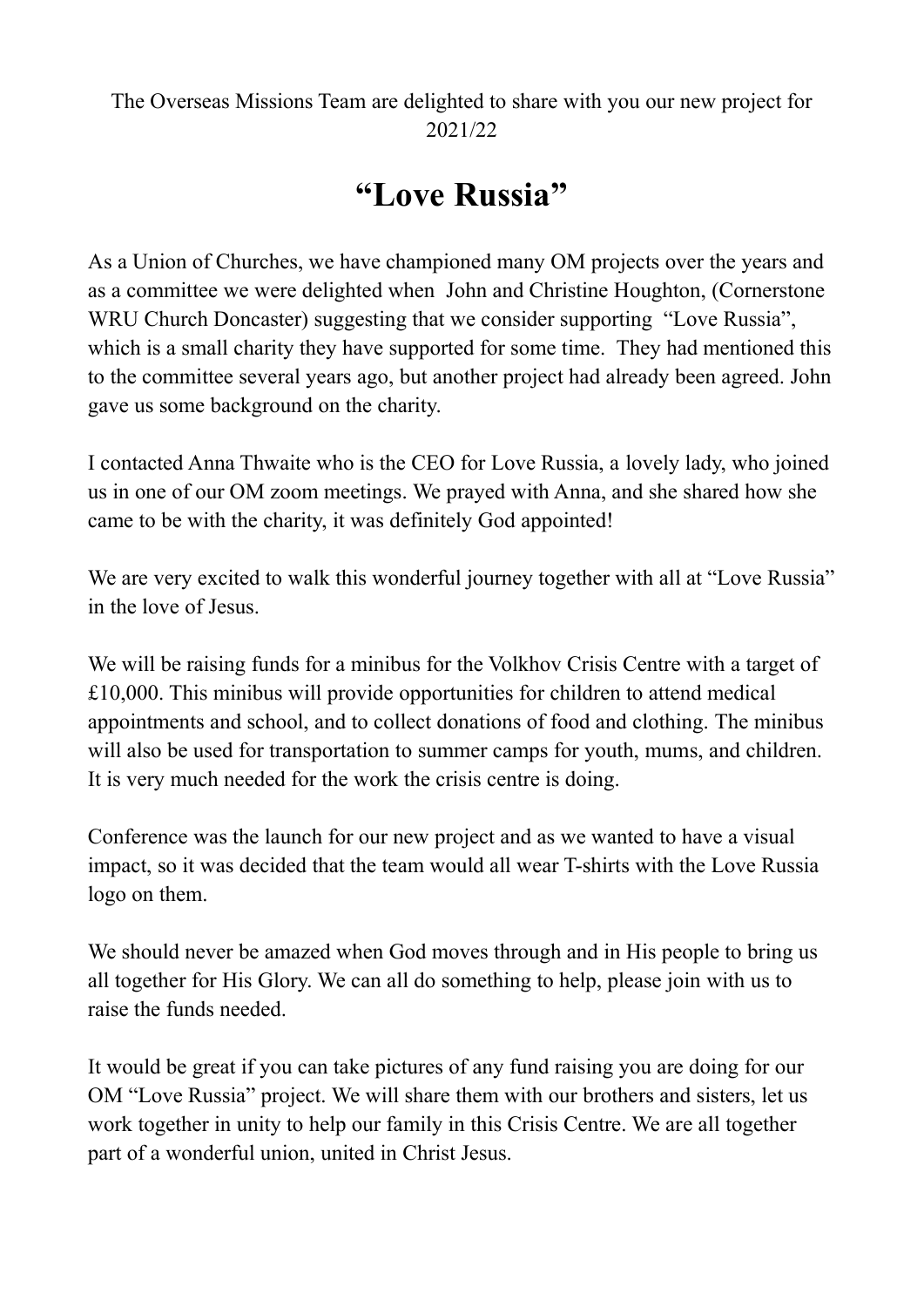

## **History of "Love Russia" Charity**

The "Love Russia" charity was established in 1993, after the founder Noel Doubleday visited Russia to distribute Bibles. He discovered terrible conditions there and underdeveloped children with many of them not even having their basic needs met.

The charity was founded to improve the lives of orphaned children, and destitute young people in crisis. Their aim is to provide relief of poverty, suffering and distress by demonstrating practical Christian compassion and where appropriate sharing the Christian faith.

The charity partners with Russians who want to serve the Lord in their local communities, which leads to community led solutions led by strong Christian leaders.

They operate a range of programmes and as the charity has expanded since 1993, they have been able to support more and more marginalised people.

**The Volkhov Crisis Centre,** benefits mothers who are at risk of losing their children, due to addictions, domestic violence and/or poverty. In Russia, when women seek help for these challenges, they risk immediate removal of their parental rights and can lose their children to the orphanage system. The centre was established in 2012 and provides comprehensive rehabilitation for mothers seeking to recover from addictions, domestic violence and poverty. The centre is unique as it allows women to keep their children with them while they rehabilitate. The support